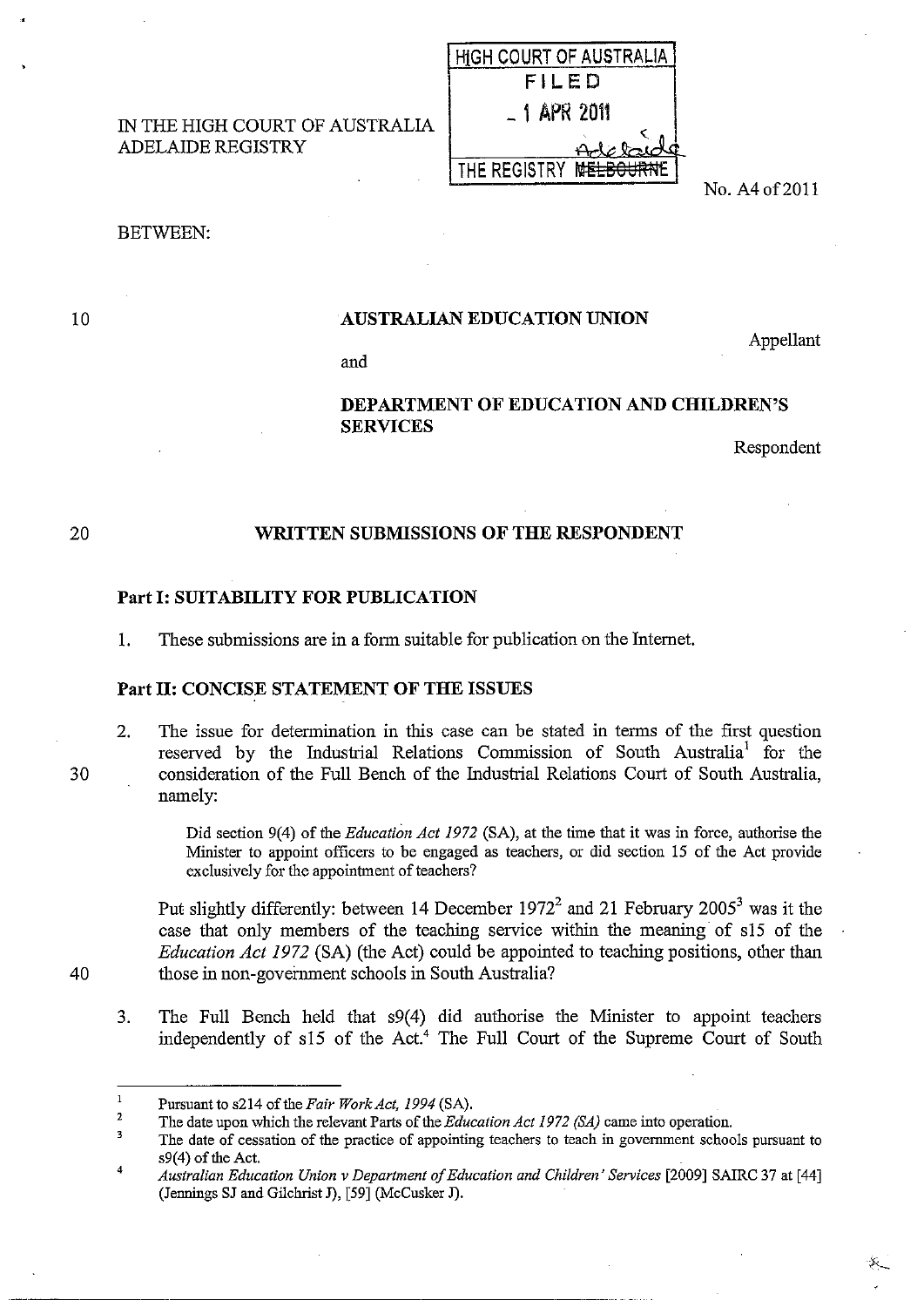Australia upheld that conclusion.<sup>5</sup> The question for this Court is: was the Full Court correct in upholding the Full Bench.

- 4. In the Full Court, Gray J, with whom Nyland J agreed, held that "[i]nsofar as the powers in sl5 and s9(4) both relate to the appointment of 'teachers', s9(4) is an auxiliary power to that conferred by  $s15.^{6}$  The purpose of  $s9(4)$ , their Honours held, was to provide a "power of additional appointment to address the diverse and unpredictable employment requirements necessary for the proper administration of the Act and the welfare of students. There is no good reason why "teachers" should be excluded from this."<sup>7</sup> Vanstone J considered the words "in addition to" not to be words of limitation. Her Honour held the expression to be conjunctive or expansionary in effect, rather than preclusive.<sup>8</sup>
- 5. The Respondent<sup>9</sup> contends that the Full Court was correct in its conclusion.

# Part III: IS A S78B NOTICE REQUIRED?

6. The Respondent agrees with the Appellant that this matter does not require the issue of a notice under *s78B Judiciary Act, 1903* (Cth).

#### 20

10

### **Part IV: CONTESTED FACTS**

- 7. The Respondent supplements the Appellant's summary of facts by adding:
	- 7.1 The factual background against which the two reserved questions fell for determination was presented to the Full Bench in a statement of agreed facts

*public employee* means-

(al a public sector employee, within the meaning of the *Public Sector Act 2009(SA),* employed under, or subject to, that Act; or

(b) any other person employed for salary or wages in the service of the State;

The position as of 5 March 2007, when the dispute was notified to the Industrial Relations Commission of South Australia, was that "declared employer" was the Commissioner for Public Employment by virtue of the Regulation 4 of the *Industrial and Employee Relations (General) Regulations* 1994 as it then was.

<sup>5</sup>  *Australian Education Union* v *Department of Education and Children' Services* [2010] SASC 161 at [1] (Nyland 1), [33] (Gray J), and [53] (Vanstone 1).

<sup>6</sup>  *Australian Education Union* v *Department of Education and Children's Services* [2010] SASC 161 at [1] (Nyland 1), [29] (Gray J).

<sup>7</sup>  *Australian Education Union* v *Department of Education and Children's Services* [2010] SASC 161 at [1] (Nyland J), [31] (Gray J).

 $\overline{8}$ *Australian Education Union* v *Department of Education and Children's Services* [2010] SASC 161 at [52] (Vanstone J).

<sup>9</sup>  The Department of Education and Children's Services is not the employing authority and is not correctly named as the Respondent in these proceedings. Since 1 September 2009, pursuant to Regulation 4 of the *Fair Work (General) Regulations",* the Chief Executive, Department of Premier and Cabinet is the "declared employer" of "public employees" for the purposes of the *Fair Work Act* 1994 (SA). Teachers are "public employees" as defined in s4 of the *Fair Work Act* 1994 (SA):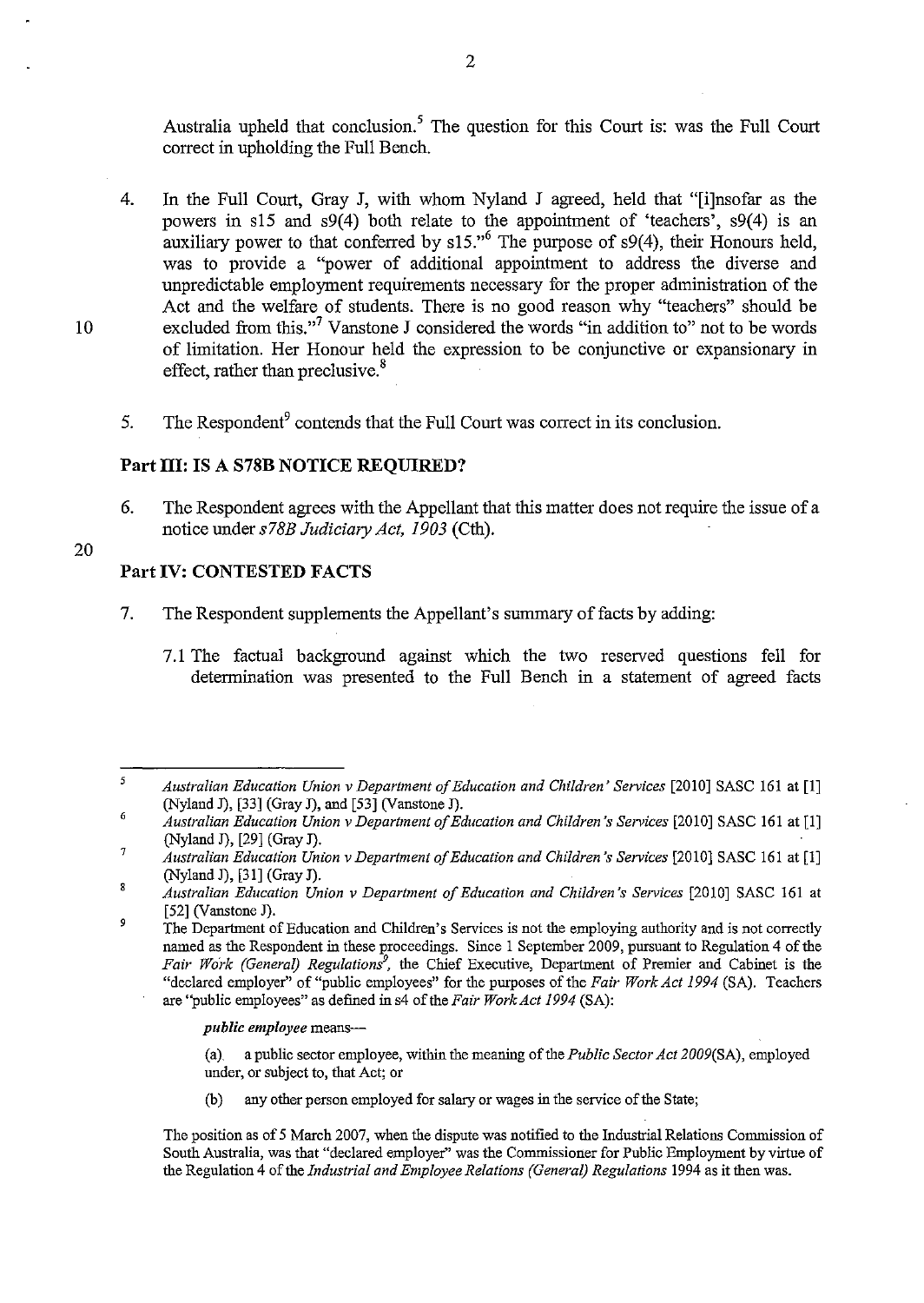(including 4 annexures) and a second document entitled, 'Proposed Additions to Statement of Agreed Facts' (including a 2 further annexures).<sup>10</sup>

- 7.2 Since the enactment of the Act, two particular classes of teacher have been employed under s9(4). Those classes are, temporary or contract teachers, and temporary relieving teachers. A contract teacher was one employed for a specified period of not less than 20 consecutive duty days but not more than one school year. A temporary relieving teacher was a teacher who was employed for half a day or for half days up to a maximum of 19.5 consecutive duty days.
- 7.3 The document entitled 'Proposed Additions to Statement of Agreed Facts' and related annexures details the service records of two teachers each employed periodically during the relevant period as contract teachers or temporary relieving teachers.
- 7.4 From time to time since 1972, the calculation of the entitlements of teachers appointed under s9(4) and the treatment of those teachers, as a consequence of the application of the different regime, have been the subject of debate. That said, the issue as to the power of the Minister to appoint teachers to government schools 20 otherwise than in the exercise of the power contained in s15 of the Act did not arise until around 2005 when the Minister announced that henceforth he would not resort to the power contained in  $\frac{9(4)}{2}$ .
	- 7.5 A teacher appointed to the teaching service under s15(1) is entitled to long service leave calculated in accordance with Part HI Division HI of the Act as amended. Section 22(2) of the Act deals with interruption to service, occasioned by events other than resignation and dismissal, without affecting long service leave entitlements.
	- 7.6 Assuming the appointment of a teacher pursuant to s9(4) to be valid, such teacher is not a member of the teaching service nor a member of the public service.<sup>11</sup> Consequently any entitlement to long service leave for such teacher is not calculated in accordance with either the Act nor, prima facie, the *Public Service Act,* 1967 (SA) and its successors. The question of whether a teacher appointed pursuant to  $s9(4)$  is entitled to long service leave, as of when, and on what conditions, potentially requires in the individual case a consideration of the terms of the teacher's contract of service, the terms of any applicable award or industrial agreement, the subsequent application of the *Public Service Act 1967* (SA) and/or its successors to such

10

30

10

Notification of the dispute was given pursuant to section 19(1)(e) of the *Fair Work Act* 1994 (SA) to the Industrial Registrar of the Industrial Relations Commission of South Australia on 5 March 2007. On 30 May 2007 the Commission agreed that there would be a referral of a question of law to the Industrial Relations Court of South Australia for determination pursuant to section 214 of the *Fair Work Act 1994*  (SA) and the Commission referred two questions of law on 21 August 2007.

Section 8(1)(b) of the *Public Service Act,* 1967 (SA) excluded any teacher appointed under the *Education Act,* 1915 (SA) except insofar as the Governor may proclaim otherwise under s8(2). By operation of Sch 1 cl l(l)(i) of the *Public Sector Management Act* 1995 (SA) an officer or employee appointed by the Minister under the Act was excluded from the public service. This clause was amended by the *Statutes Amendment (Public Sector Employment) Act 2006* (SA) No. 41 of 2006 whereby the reference to "the Minister" was replaced with "the employing authority". Currently section 25 (2) (k) of the *Public Sector*  Act 2009 (SA) excludes an employee appointed by the employing authority under the Act from the public **service.**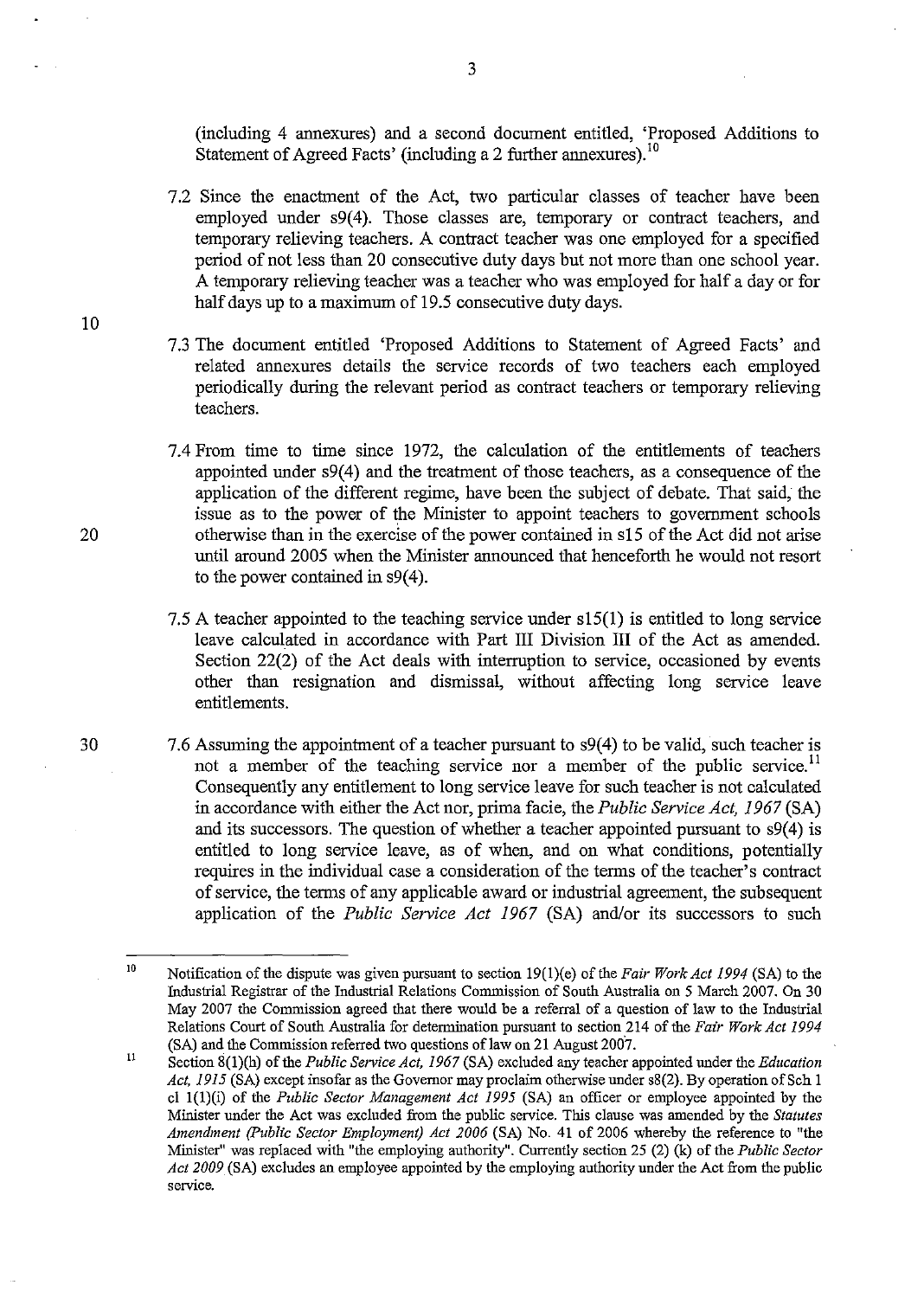teachers by reason of relevant amendment or the extension of the application thereof by proclamation, and, absent such proclamation, the possibility that the *Long Service Leave Act, 1987* (SA) applies to employees of the Crown whom otherwise have no entitlement.

7.7 The point is that in a given case it may be an oversimplification to state that the essential difference between a teacher appointed to the teaching service and a teacher appointed under s9(4) is the more generous nature of the period of interruption allowed officers of the teaching service  $(2 \text{ years})^{12}$  without losing 10 continuity of service for the purposes of calculating long service leave.<sup>13</sup> In most cases, particularly those arising in more recent times this will be the case, but it will not necessarily be so in all cases extending back to 1972.

# **Part V: APPLICABLE STATUTORY PROVISIONS**

- 8. The Respondent accepts that the applicable legislation is as assembled by the Appellant and annexed to its written submissions.
- 9. The resolution of this appeal concerns the interrelationship of s9(4) and s15 of the Act. Both fonned part of the Act when first enacted. The Act was the product of an extensive and detailed revision of its predecessor, the *Education Act* 1915-1971 (SA) (the 1915 Act).<sup>14</sup> The 1915 Act did provide for the employment of teachers, the terms and conditions of their employment and their deployment but did not do so through the mechanism of a teaching service to which teachers were appointed.
- 10. As to s9(4):
	- 10.1 In its original fonn it appeared in Part II of the Act entitled, "The Minister and the Department". It provided:

The Minister may appoint such officers and employees (in addition to the officers of the Department and of the teaching service) as he considers necessary for the proper administration of this Act or for the welfare of the students of any school.<sup>15</sup>

30 10.2 The section was amended in 1986.<sup>16</sup> The words, "officers of the Department and of', were struck out and the words, "employees and officers of the Department and", substituted. Section 9(4) then read until its repeal in April 2007:<sup>17</sup>

<sup>12</sup>  See s22(2) of the Act. As to the origins of the generous period of interrupted service see the speech of the Minister for Education upon the Second Reading of the *Education Bill,* Parliament of South Australia, House of Assembly, Hansard, 15 November 1972 at 3108.

<sup>13</sup>  By way of comparison, from 17 July 2005 (the commencement date of the *Public Sector Management Act*  1995 (SA)) a public sector employee is permitted an interruption in service of 3 months without losing continuity of service for the purposes of the calculation of their long service leave entitlements; *Public Sector Management Act,* 1995 (SA), Sch 2, cl 12. This remains the position; *Public Sector Act 2009* (SA), Sch 1, cl 10.

<sup>14</sup>  Parliament of South Australia, House of Assembly, Hansard, 15 November 1971, at 3107.

<sup>15</sup>  The second reading speech for the Act offers no assistance in the proper interpretation of section 9(4). Clause 9 of the Bill was not mentioned in the speech at all: Parliament of South Australia, House of Assembly, Hansard, 15 November 1972, at 3107.

<sup>16</sup>  *Education Act Amendment Act* 1986 (SA), sS.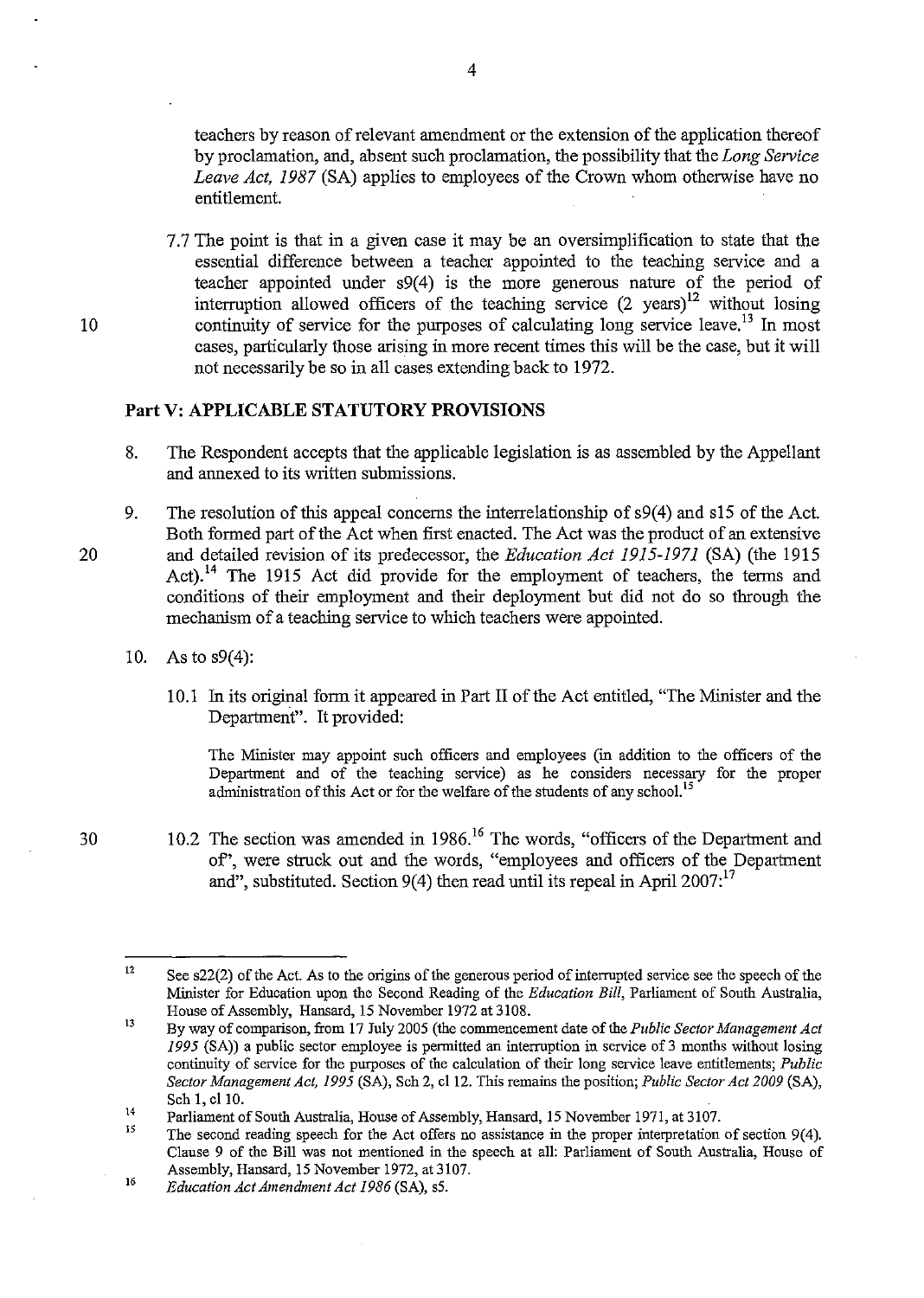The Minister may appoint such officers and employees (in addition to the employees and officers of the Department and the teaching service) as he considers necessary for the proper administration of this Act or for the welfare of the students of any school.<sup>18</sup>

- 11. The "officers of the teaching service" referred to in s9(4) are those appointed under s15 (and, by virtue of s4(7) of the Act as originally passed, any persons holding office as teachers under the repealed 1915 Act). The "officers of the Department" referred to in the original version of  $s9(4)$  were those officers appointed pursuant to Division IV of the *Public Service Act 1967*(SA), and referred to in s11(4) of the Act. The change in terminology to "employees of the Department" can be explained by the repeal of the 10 *Public Service Act* 1967 and its replacement with the *Government Management and Employment Act 1985* (SA)<sup>19</sup> which did not reproduce the definition of an "officer" found in the earlier Act, but instead referred to "employment in the Public Service".<sup>20</sup>
	- 12. As to s15:
		- 12.1 It is and has always been in Part HI of the Act entitled, "The Teaching Service". Originally it provided:
			- (1) Subject to this Act, the Minister may appoint such teachers to be officers of the teaching service as he thinks fit.
			- (2) An officer may be so appointed on a permanent or temporary basis.
- 20 (3) The first appointment of an officer to the teaching service may be made upon probation.
	- (4) The probation shall be for such period not exceeding two years as may be determined by the Minister.
	- (5) No officer appointed on a permanent basis (other than an officer appointed on probation) shall be dismissed or retired from the teaching service except in accordance with the provisions of this Act.
	- (6) An officer appointed on a temporary basis or appointed on probation shall hold office at the pleasure of the Minister.
- 12.2 There have been a number of amendments to sub-ss  $(4)$ ,  $(5)$  and  $(6)$  of s15, so that 30 prior to the repeal of s9(4) in 2007, s15 read:
	- (1) Subject to this Act, the Minister may appoint such teachers to be officers of the teaching service as he thinks fit.
	- (2) An officer may be so appointed on a permanent or temporary basis.
	- (3) The first appointment of an officer to the teaching service may be made upon probation.
	- (4) The probation shall be for such period of effective service (not exceeding two years of effective service) $^{21}$  as may be determined by the Minister.

17 *Statutes Amendment (Public Sector Employment) Act 2006* (SA), s30. A similar provision can now be found in section  $101B(1)$  of the current consolidation of the Act. Section  $101B(1)$  currently provides: The employing authority may appoint such other officers and employees (in addition to the employees and officers of the Department and the teaching service) as appear to the employing authority to be necessary for the proper administration of this Act or the welfare of the students of any school.

This is identical to s 9(4) except for the substitution of the words "employing authority" for "Minister" and the addition of the word "other".

- 18 This amendment commenced on 1 December 1987.
- 19 20 That Act was later replaced by the *Public Sector Management Act* 1995 (SA).
- *Government Management and Employment Act* 1985 (SA), Division V. See also, the speech made on the second reading of the *Education Act Amendment Bill;* Parliament of South Australia, House of Assembly, Hansard, 21 August 1986 at 553.
- 21 Section l2(a) of the *Education Act Amendment Act* 1979 (SA) deleted the words *"such period not exceeding two years"* and inserted in lieu thereof the words in bold.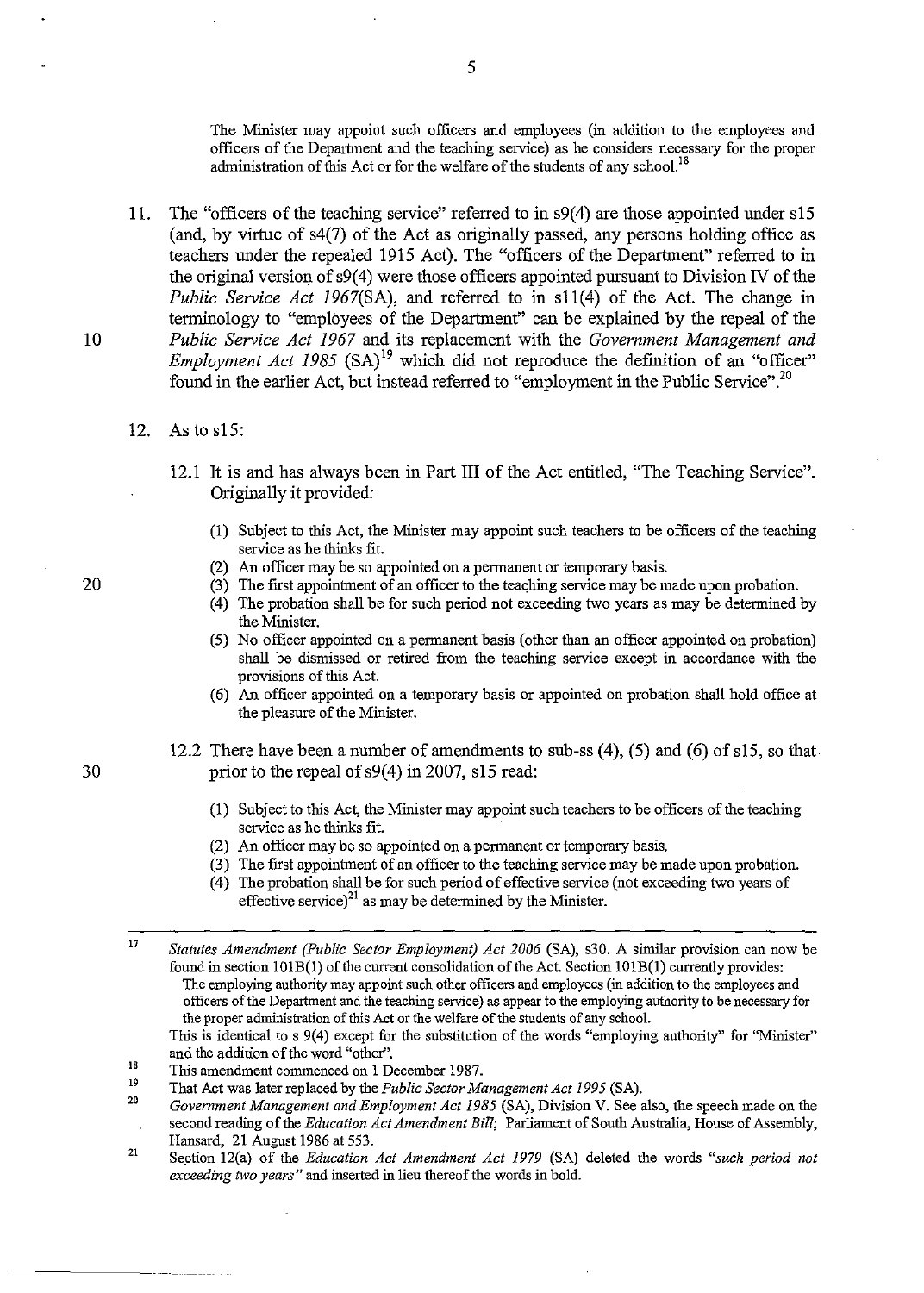- (5) No officer appointed on a permanent basis<sup>22</sup> shall be dismissed or retired from the teaching service except in accordance with the provisions of this Act.
- (6) An officer appointed on a temporary basis<sup>23</sup> shall hold office at the pleasure of the Minister.
- 13. Both "teacher" and "the teaching service" are defined in s5 of the Act (as it stood prior to therepeal of s 9(4)) as follows:

*teacher* means a person who gives or is qualified to give instruction in any course of —

pre-school education; or 10 primary education; or

secondary education;

- *the teaching service* means the teaching service constituted under Part 3, and includes the teaching service as constituted under the repealed Act.<sup>24</sup>
- 14. Originally the definitions of "teacher" and "the teaching service" read as follows:

*teacher* means any person who gives, or is qualified to give, instruction at any Government or non-Government school.

*the teaching service* means the teaching service constituted under Part III of this Act.

# 20 **Part VI: THE RESPONDENT'S ARGUMENT**

15. At issue is whether s9(4), properly construed, authorised the Minister to appoint teachers or whether s15 provides an exclusive power for the appointment of teachers. This question requires this Court to determine the proper interpretation of s9(4) "at the time that it was in force", that is, at all times between 14 December  $1972^{25}$  and 31 March 2007.<sup>26</sup>

16. The starting point is the ordinary and grammatical sense of the statutory words to be interpreted having regard to their context and legislative purpose.<sup>27</sup> Context and legislative purpose cast light upon the sense in which the words of the statute are to be 30 read. 28 Further, s22(1) of the *Acts Interpretation Act* 1919 (SA) requires that a construction that would promote the purpose or object of Act, whether or not it is expressly stated, is to be preferred.

<sup>22</sup>  The words *"(other than an officer appointed on probation)"* were deleted by s 12(b) of the *Education Act Amendment Act* 1979 (SA) and replaced with the words *(other than on officer on probation),* which were in turn deleted by s 2(a) of the *Education Act Amendment Act 1980* (SA).

<sup>23</sup>  The words *"or appointed on probation"* were deleted by s 2(b) of the *Education Act Amendment Act 1980*  (SA).

<sup>24</sup>  These definitions were substituted by the *Education Act Amendment Act* 1976 *(No* 2) (SA), s 3(f) and (g).

<sup>25</sup>  See section 2(1) and *Government Gazette*, 14 December 1972, 2628.

<sup>26</sup>  Section 9(4) was deleted by s 30 of Act No 41 of 2006, which came into operation on 1 April 2007.

<sup>27</sup>  *Alcan* (NT) *Alumina* Ply *Ltd* v *Commissioner o/Territory Revenue (Northern Territory)* [2009] RCA 41; (2009) 239 CLR27 at 35, [4] (French CJ), 46-7 [7] (Hayne, Reydon, Crennan and Kiefel JJ).

<sup>28</sup>  *Alcan (NT) Alumina Pty Ltd v Commissioner of Territory Revenue (Northern Territory)* [2009] HCA 41 (2009) 239 CLR 27 at 35, [4] (French CJ), 46-7,[7] (Hayne, Reydon, Crennan and Kiefel JJ); *CIC Insurance Ltd* v *Bankstown Football Club Lld* [1997] RCA 2; (1997) 187 CLR 384 at 408 (Brennan CJ, Dawson, Toohey and Gummow JJ).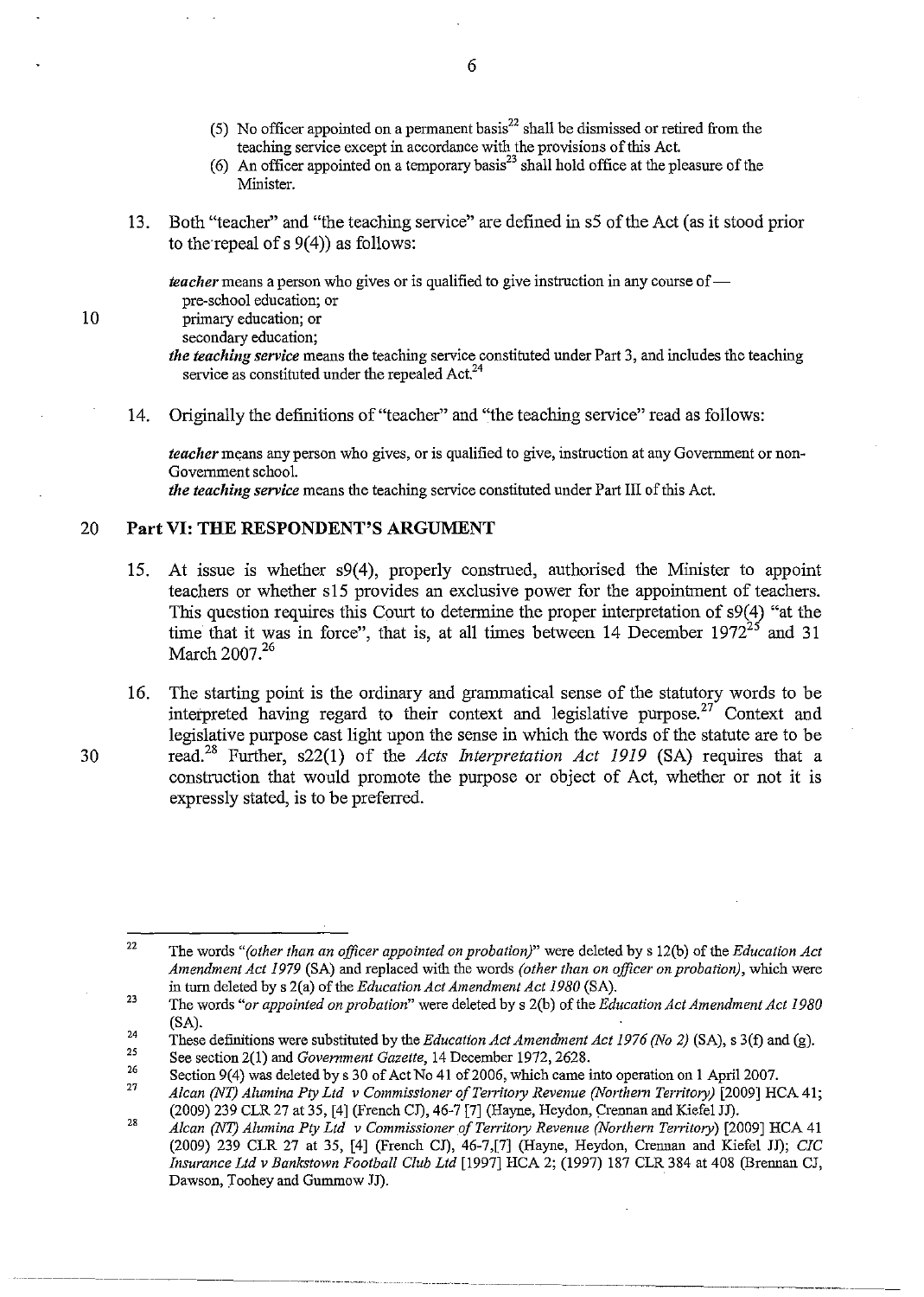#### *A. Some general observations*

- 17. The Act is the primary mechanism through which the primary and secondary educational needs of all children of the State of South Australia are to be met.<sup>29</sup> Part II of the Act, entitled, "The Minister and the Department", burdens the Minister with the very great responsibility of meeting those needs.<sup>30</sup> For this purpose he is given powers that are broad and extensive and the assistance of a Department.<sup>31</sup> The diverse matters of the content and structure of courses, the various modes of teaching, the varied circumstances and needs of both students and teachers, and the administrative, logistical and financial support required all demand that the Minister be given broad powers in 10 order to discharge his responsibilities. It is in s9 that the bulk of the Minister's powers are located; the breadth of language used therein reflects the nature of the Minister's responsibilities. It also suggests that the powers should be read widely.
- 18. Part III of the Act creates the teaching service. During the relevant period the Minister<sup>32</sup> was empowered to appoint such teachers to be officers of the teaching service as he thought  $fit.^{33}$  An appointment could be either temporary or permanent.<sup>34</sup> Section 16 empowered the Minister to retrench officers of the teaching service where a reduction in staff was necessary in the interests of economy. However, an officer could appeal a decision to retrench him or her to the Teachers Appeal Board. Section 17 empowered the Minister to transfer or retire an incapacitated officer but only after receiving a 20 recommendation from the Director-General. Again, officers were given the protection of a review by the Appeal Board. Long service leave benefits were secured for officers of the teaching service by ss 19-24. Section 25 allowed officers to retire on reaching the age of 55. Section 26 provided for the disciplining of officers of the teaching service. The Director-General could reprimand, fine, reduce remuneration, transfer or suspend for cause.<sup>35</sup> The Minister could dismiss on the recommendation of the Director-General.<sup>36</sup> An appeal lay to the Appeal Board.<sup>37</sup> The Director-General could suspend pending an investigation.<sup>38</sup> Section 28(1) empowered the Director-General to reclassify a position. Decisions made on reclassification applications could be referred to a review panel established by the Minister.<sup>39</sup> Section 53 prescribed a procedure for the 30 appointment of persons to promotional positions and allowed officers of the teaching service an appeal to the Appeal Board against an adverse recommendation.
	- 19. The combined effect of these provisions makes it reasonably clear that the purpose of Part III was to ensure the establishment and maintenance of a high quality teaching service. It did so by granting rights to officers of the teaching service and powers to the

- 34 S 15(2).
- 35 S 26(2).
- 36 S 26(3).
- 37 S 26(5).
- 38 S 27.
- 39 Ss 29 & 30.

... \_--\_.\_-----------

<sup>29</sup>  30 Higher education (except as provided for by a State university), vocational education and training, adult community education and education services for overseas students are provided for by the *Training and Skills Development Act 2008* (SA).

<sup>31</sup>  Ss 6 and 9. Ss 7-13.

<sup>32</sup>  As of 1 April 2007 the employing authority has been the Chief Executive of the Department. Where these submissions refer to powers vested in the Minister they should be read as referring to the position prior to 1 April 2007.

J3 S 15(1).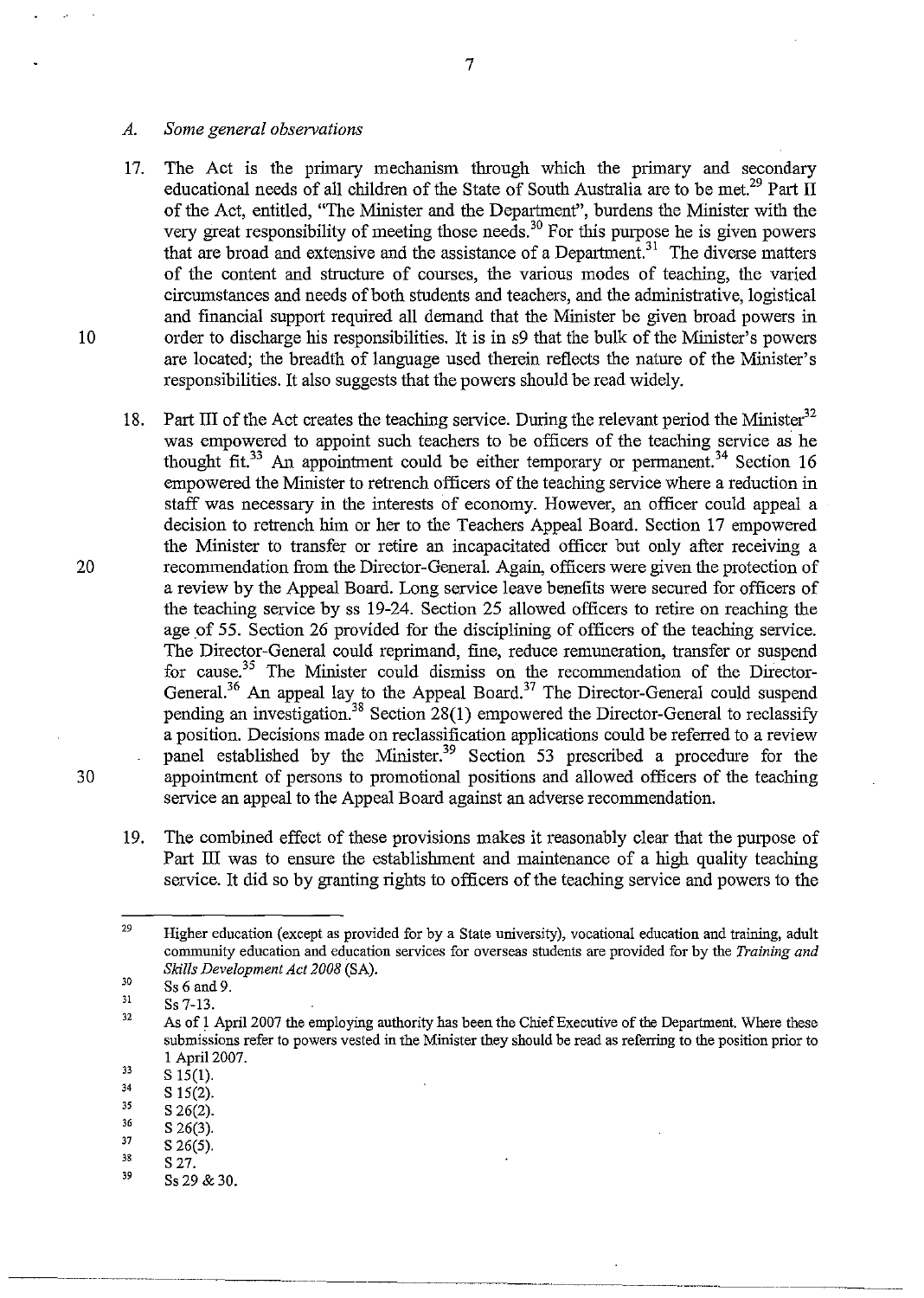Minister, the Director-General and to review bodies that act as checks and balances calculated to promote a professional teaching service of high standard. Further, that corpus of teachers was to be available in order that the Minister could at all times discharge his responsibilities.

- *B. Section 9(4)*
- *i. The ordinary and grammatical sense of the language ofs9(4)*
- 20. The Appellant contends that the phrase *"in addition to the employees and officers of the Department and the teaching service"* are words of limitation to be construed as providing for the appointment of officers and employees who are not teachers, as all 10 teachers are appointed under s15, and are not officers of the Department, as officers of the Department are appointed under  $s11(4)$  of the Act.
	- 21. For the Appellant's interpretation of s 9(4) to be accepted, the use of the phrase *"in addition to the employees and officers of the Department and the teaching service"* as contained in parenthesis must be interpreted in such a way that appointments made pursuant to s 9(4) do not and cannot include teachers of any type. Hence it is submitted that "in addition to" be construed as meaning "apart from".
- 22. The Macquarie Dictionary definition of *"in addition to"* is *"as well as".40* This phrase was considered in *Wheeler v Kelly*.<sup>41</sup> There this Court considered that the words mean no more than *"as well as.*<sup>"42</sup> The Respondent contends that, as in *Wheeler v Kelly*, there 20 is no obvious reason to read these words other than as supplementary, conjunctive or expansionary in their intended operation *i.e.* as meaning "as well as".<sup>43</sup>
	- 23. The Appellant contends that reason to read the words "in addition to" as meaning "apart from" is to be found in s15 and sl1(4) of the Act. This submission should not, with respect, be accepted.
- 23.1 As to s15, the Appellant contends that the fact of the creation of the teaching service indicates that it is to be the sole repository of teachers in South Australia from which appointment to government schools may occur. However, there is nowhere in the Act a command to the Minister to the effect that he may not employ a teacher to teach in a government school who is not a member of the 30 teaching service. It must be observed that s15(1) is not a power to appoint teachers to teach in schools. It is a power to appoint teachers to the teaching service. The *"teaching service"* as defined is not the same as the teaching profession generally.
	- 23.2 The Appellant further contends that if s9(4) can be resorted to as a means of appointing teachers to the teaching service then it adds nothing to the work to be done by  $s15(1)$ . The Respondent does not contend that  $s9(4)$  may be resorted to appoint teachers to the teaching service and the Minister has not done so. The

 $-$ 

<sup>40 .</sup>  The Macquarie Dictionary, 2nd Revised Edition (1990 Reprint).

<sup>41</sup>  *Wheeler* v *Kelly* [1956] RCA 5; (1955) 94 CLR 206

<sup>42</sup>  *Wheeler* v *Kelly* (1955) 94 CLR 206 at 212

<sup>43</sup>  As the members of the Full Court did; *Australian Education Union* v *Department of Education and Children's Services* [2010] SASC 161 at [1] (Nyland 1), [29]-[30] (Gray 1), [52] (Vanstone 1).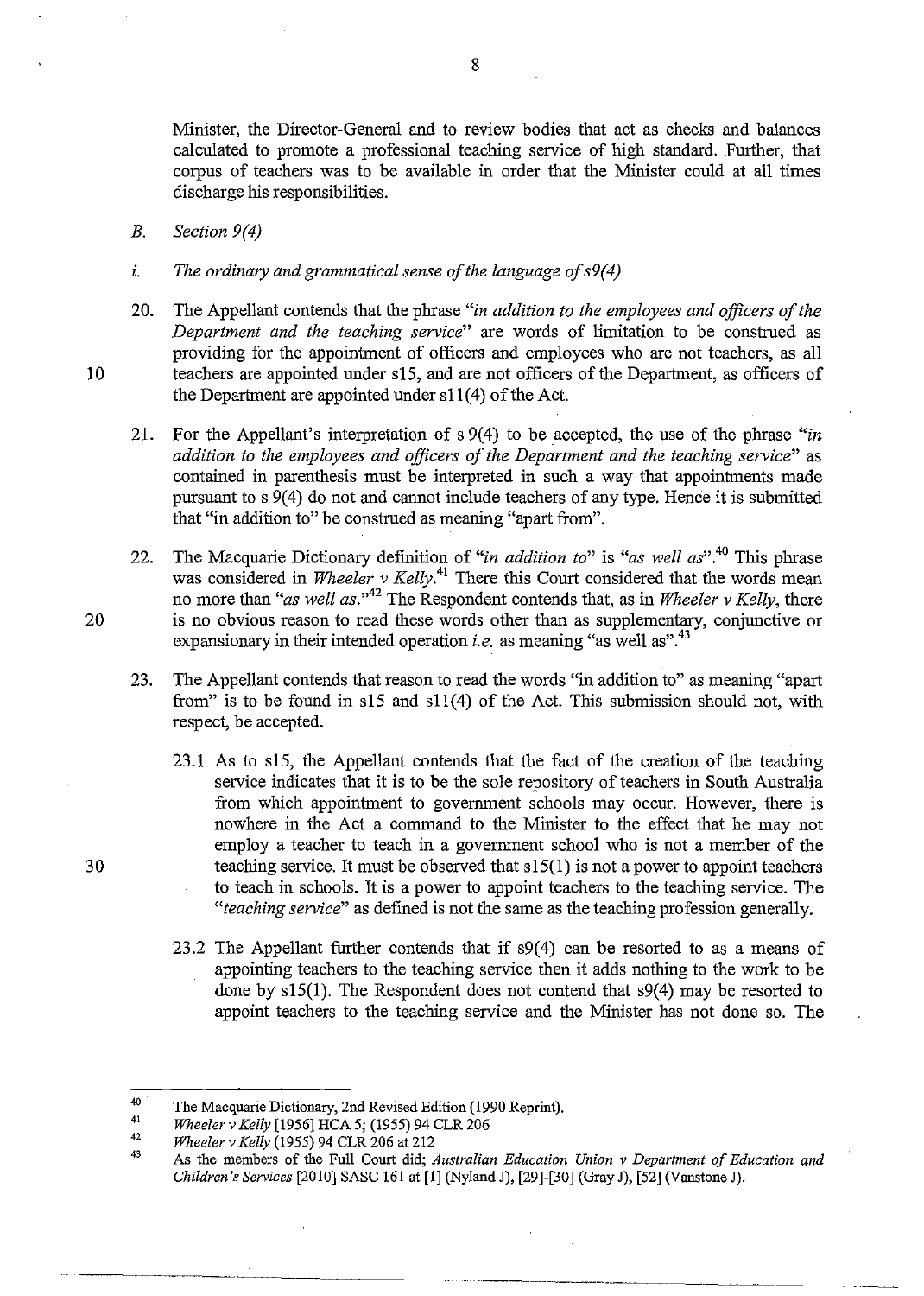Respondent contends that s9(4) empowers the Minister to engage teachers to teach in government schools who are not members of the teaching service.<sup>44</sup>

- 23.3 Good reason exists not to construe s9(4) as the Appellant contends. The contingencies that the Minister is required to account for in the discharge of his responsibilities renders it impractical that everyone that teaches in the government system must be a member of the teaching service. True it is that a member of the teaching service may be a "temporary" appointment.<sup>45</sup> An officer appointed on a temporary basis holds office at the pleasure of the Minister.<sup>46</sup> However, the power to appoint a teacher to the teaching service temporarily would not permit the 10 appointment of a teacher who is greater than 65 years of age, or who does not want to submit to other obligations that attach to being a member of the service.<sup>47</sup> In any event the Respondent submits that the relevant question is not whether there is some sort of employment of teachers which is not properly provided for by s 15(1), rather it is whether the particular words used in the sections and their context in the overall Act requires that s9(4) be read down to exclude the power to appoint persons as teachers. The power to appoint "temporary officers of the teaching service" in s15 does not require that s9(4) be so read down.
- 23.4 As to sl1(4), it is not a power conferred on the Minister. It picks up powers conferred elsewhere such as under the *Public Service Act 1967* (SA)<sup>48</sup> and its 20 successors, the *Government Management and Employment Act 1985* (SA)<sup>49</sup>, the *Public Sector Management Act, 1995* (SA)<sup>50</sup>, and the *Public Sector Act 2009*  $(SA)$ <sup>51</sup> If anything, s11(4) highlights the breadth of the power conferred by s9(4) and the fact that "in addition to" should be construed as meaning "as well as".

Millhouse J agreed with Jacobs J. Although Cox J dissented on whether the Teachers Appeal Board had jurisdiction to hear the matter, as to s 9(4), his Honour said (at 374):

... the Act thus makes a clear distinction between those teachers who are officers of the teaching service and those who are not.

49 Part III Div IV.

- 51 Part VII Div II.
- Part VII Div III.

<sup>44</sup>  The distinction was accepted without criticism in *Cusack v Parsons* (1988) 48 SASR 364. There the issue was whether or not the Teachers Appeal Board had jurisdiction to hear an appeal from a teacher who was not a member of the teaching service (i.e. a teacher appointed under s9(4)). Jacobs J (at 366) said, after discnssing the meaning of the word *"teacher":* 

It is important to notice the width of that definition: it embraces all persons with the stated qualifications and is not confined to teachers in departmental or govermnental schools, and indeed the Act in Pt IV, dealing with registration of teachers, speaks clearly to all such qualified teachers whether employed in government or non-government schools, or not employed at all. It is equally important to **notice, however, that "teachers" in departmental schools are not necessarily officers in the teaching**  service. They may be "employees" appointed and engaged by the Minister pursuant to cl 9(4). They are there distinguished from "employees of the Department" and in everyday usage (but not in the **Act), are sometimes referred to as "contract teachers"."** 

<sup>45</sup>  S 15(2).

<sup>46</sup>  S 15(6).

<sup>47</sup>  48 Examples referred to by the Full Court; *Australian Education Union v Department of Education and Children's Services* [2010] SASC 161 at [32] (Gray J), [48] (Vanstone J).

<sup>50</sup>  Part III Div V.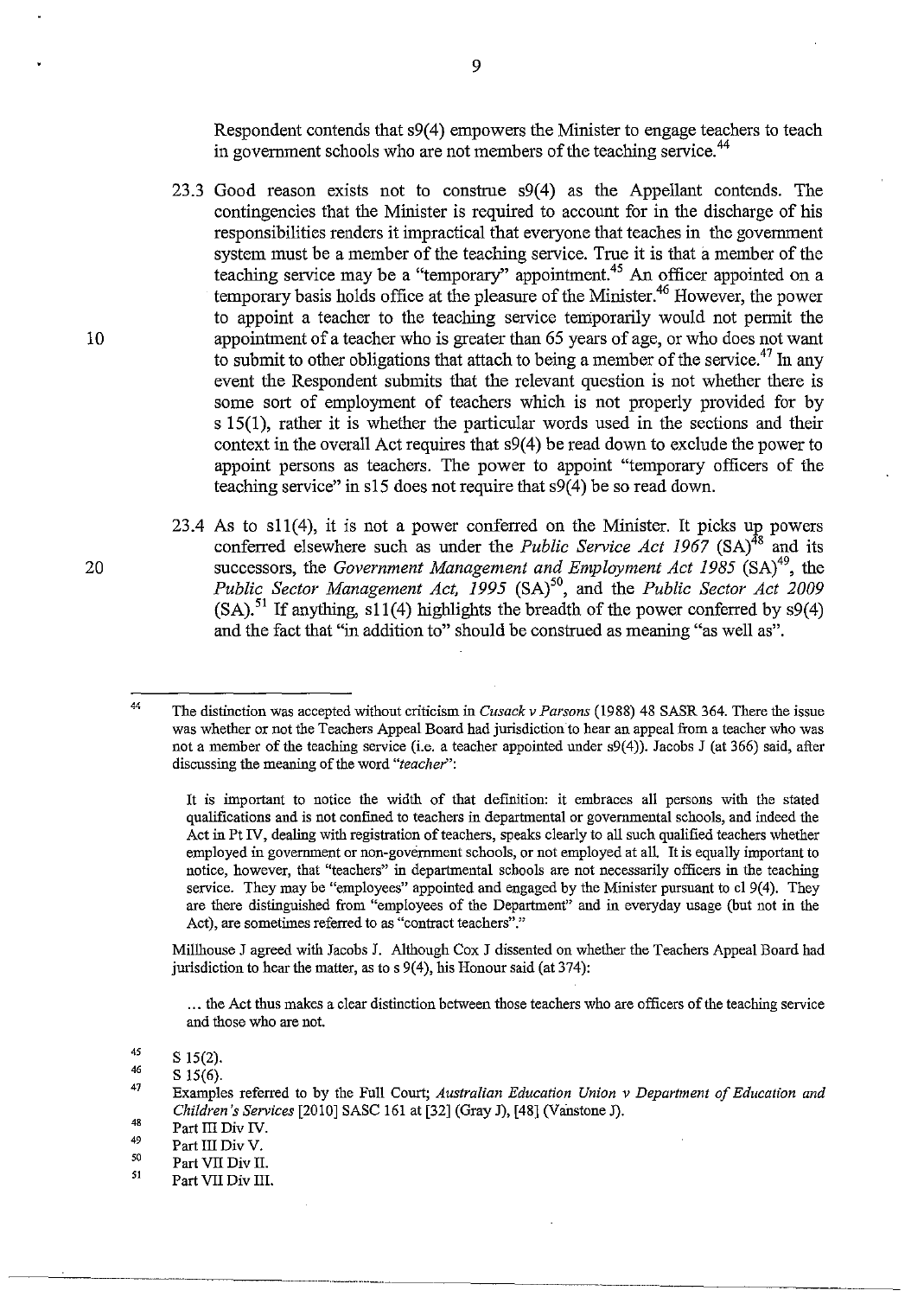- 24. The Respondent's interpretation of s9(4) of the Act is supported by the distinction drawn in the Act between teachers on the one hand, and "officers of the teaching service" on the other. Just as it is a sound rule of construction to give the same meaning to the same words appearing in different parts of a statute unless there is reason to do otherwise<sup>52</sup>, where Parliament could have used the same word or group of words but chose instead to use a different word or group of words the clear inference is that it intended to convey a different meaning. 53 It follows that where the word *"teacher"* is used in the Act, it means teacher whereas *"officer of the teaching service"* means something different.
- 10 ii. *Context* 
	- 25. As indicated above,  $s9(4)$  is positioned amongst the general powers conferred upon the Minister. Those powers are framed in terms conferring the broadest discretion. Those powers and s9(4) should not be read narrowly, minded in particular of the breadth of responsibility given to the Minister.
- 26. The power to appoint in s 9(4) is conditional upon the Minister being satisfied that such appointment is necessary either for the "proper administration of this Act" or for "the welfare of the students of any school". The former phrase refers to what is done under an Act in order to carry out the purposes of that Act. The persons who do the daily work are administrators. When one speaks of conducting "a matter necessary for the 20 proper administration of the Act", the natural meaning is that that is a reference to actual activities required by the Act to be done in order to carry out some aspect of the overall purposes of the Act. The Act is an *"Act to make proper provision for primary*  and secondary education in this State; and for other purposes". The employment of teachers is obviously a matter necessary for the proper administration of the Act. The proper administration of the Act requires the provision of teachers to teach in diverse circumstances.
	- 27. The breadth of the power contained in s9(4) is further illustrated by its exercise also being linked to the welfare of the students in any school.
- 28. It might be argued that if the Respondent's interpretation of s9(4) is accepted, 30 theoretically the Minister could appoint all teachers pursuant to s9(4) and thereby avoid the more generous long service leave provisions. That ignores the limitation upon the power contained in  $s9(4)$ . Section  $9(4)$  allows for the appointment of such officers and employees as the Minister considers *"necessary for the proper administration of this Act or the welfare of the students of any school."* The Minister cannot employ people pursuant to s 9(4) without properly considering whether the employment is necessary for the proper administration of the Act or for the welfare of the students of any school. If the Minister were to appoint a teacher pursuant to s 9(4) for the sole purpose of avoiding the provisions in Part 3 of the Act, that would amount to an abuse of the power in s 9(4) and would be subject to review. .
- 40

<sup>52</sup>  53 *Registrar of Titles (WA)* v *Franzon* [1975] HCA41; (1975) 132 CLR 611 at 618 (Mason J)

*Craig Williamson* v *Barrowclif.f[1915]* VLR 450 at 452.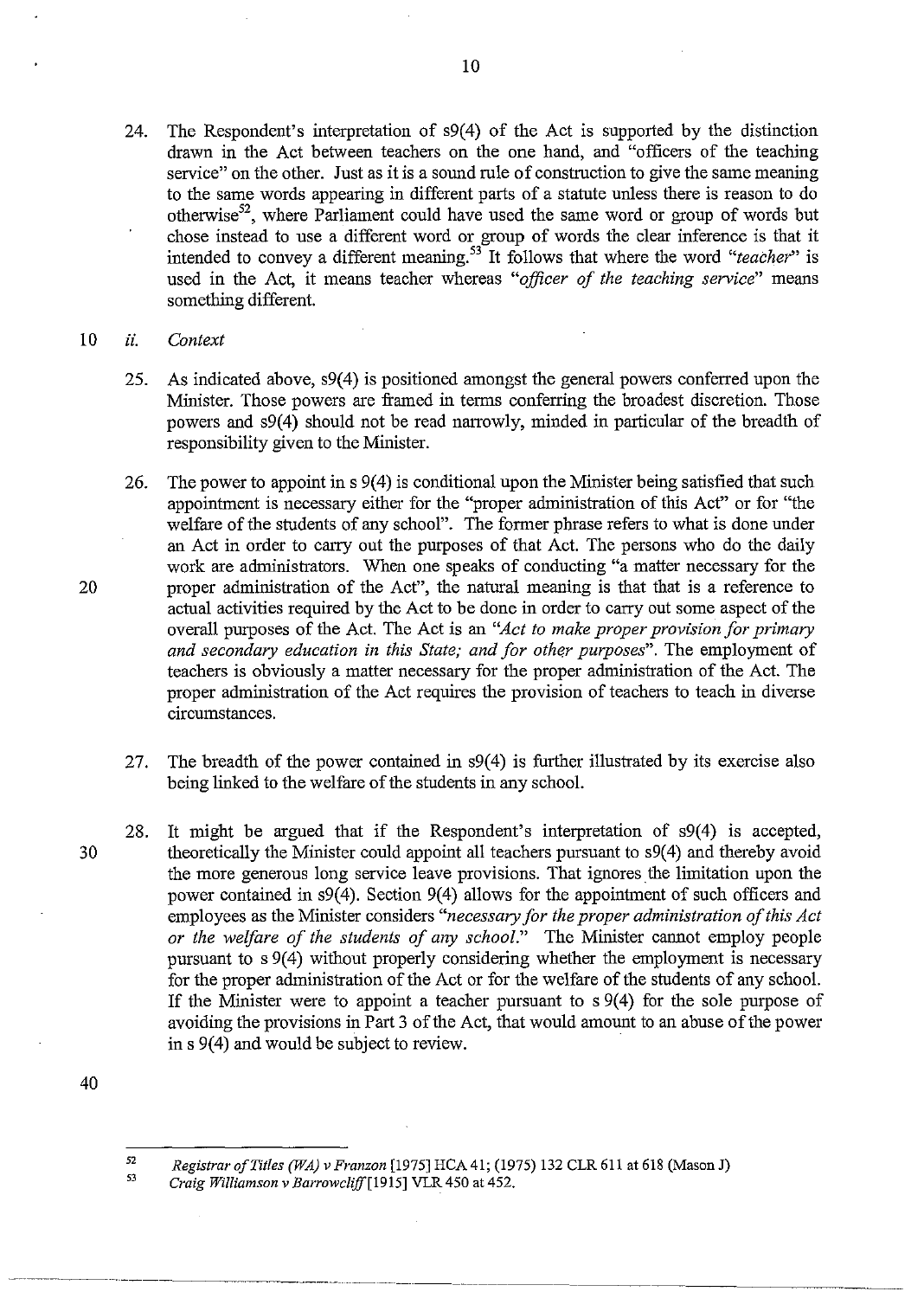- C. *Section 15*
- 29. Section 15 allows the Minister to appoint such *"teachers to be officers of the teaching service"* as the Minister considers appropriate. To be appointed to the *"teaching service",* a person must be a *"teacher"* as defined in s 5(1).
- 30. The *"teaching service"* does not mean the teaching profession as it is generally understood  $-$  it means the teaching service constituted under Part 3. It follows that while a person must be a teacher to be appointed to the teaching service, not all teachers will be officers of the teaching service. As indicated above, the distinction is important.
- *D. Anthony Hordern,* ss 9(4) *and s15*
- 10 31. The Appellant relies on the principle that, having been given a specific power to appoint teachers under s15(1), the Minister cannot avoid the protections afforded to teachers so appointed by instead utilising the more general power of appointment in  $\frac{1}{9}(4)$ .<sup>54</sup> This principle was enunciated by the High Court in *Anthony Hordern* & *Sons Ltd* v *Amalgamated Clothing and Allied Trades Union of Australia* where Gavan DuffY CJ and Dixon J said:

When the Legislature explicitly gives a power by a particular provision which prescribes the mode in which it shall be exercised and the conditions and restrictions which must be observed, it excludes the operation of general expressions in the same instrument which might otherwise have been relied upon **for the same power.<sup>55</sup>**

# 20 32. The principle was discussed further in *Minister for Immigration and Multicultural and Indigenous Affairs* v *Nystrom. <sup>56</sup>*In that case Gummow and Hayne JJ said:

*Anthony Hordern* and the subsequent authorities have employed different terms to identify the relevant general principle of construction. These have included whether the two powers are the **"same power", or are with respect to the same subject matter, or whether the general power**  encroaches upon the subject matter exhaustively'governed by the special power. However, what the cases reveal is that it must be possible to say that the statute in question confers only one power to take the relevant action, necessitating the confinement of the applicability of the other apparently applicable power by reference to the restrictions in the former power. In all the cases considered above, the ambit of the restricted power was ostensibly wholly within the ambit of a power which itself was not expressly subject to restrictions.<sup>57</sup> (footnotes omitted)

33. The Appellant's submission relies on a mis-characterisation of both s15 and s9(4). The power in s15(1) does not include a fetter or limitation on the Minister's power of appointment  $-$  the power is to make such appointments as the Minister "thinks fit". The

<sup>54</sup>  The rationale for the rule is in part captured in the maxim, *expressum facit cessare tacitum* (when there is express mention of certain things, then anything not mentioned is excluded). It is a 'rule' of construction not of law. The snrer guide to construction is the text, its subject, scope and purpose; *Minister for Immigration and Multicultural and Indigenous Affairs* v *Nystrom* [2006] HCA 50; (2006) 228 CLR 566 at 586-7 [54] (Gummow and Hayne JJ).

<sup>55</sup>  *Anthony Hordem* & *Sons Lld* v *Amalgamated Clothing and Allied Trades Union of Australia* [1932] HCA 9; (1932) 47 CLR I, at 7; See also *R* v *Wallis; ex parte Employers Association of Wool Selling Brokers*  [1949] HCA 30; (1949) 78 CLR 529, at 543-544 and *Leon Fink Holdings Ply Ltd* v *Australian Film Commission* [1979] HCA26; (1979) 141 CLR 672, at 678.

<sup>56</sup>  *Minister for Immigration and Multicultural and Indigenous Affairs* v *Nystrom* [2006] HCA 50; (2006) 228 CLR566

<sup>57</sup>  *Minister for Immigration and Multicultural and Indigenous Affairs* v *Nystrom* [2006] HCA 50; (2006) 228 CLR 566, at 589, [59] (Gummow and Hayne JJ). See also *Minister for Immigration and Citizenship* v *SZKTI*[2009] **HCA 30;** (2009) 238 CLR 489 at 502-3, [40]-[41] (The Court).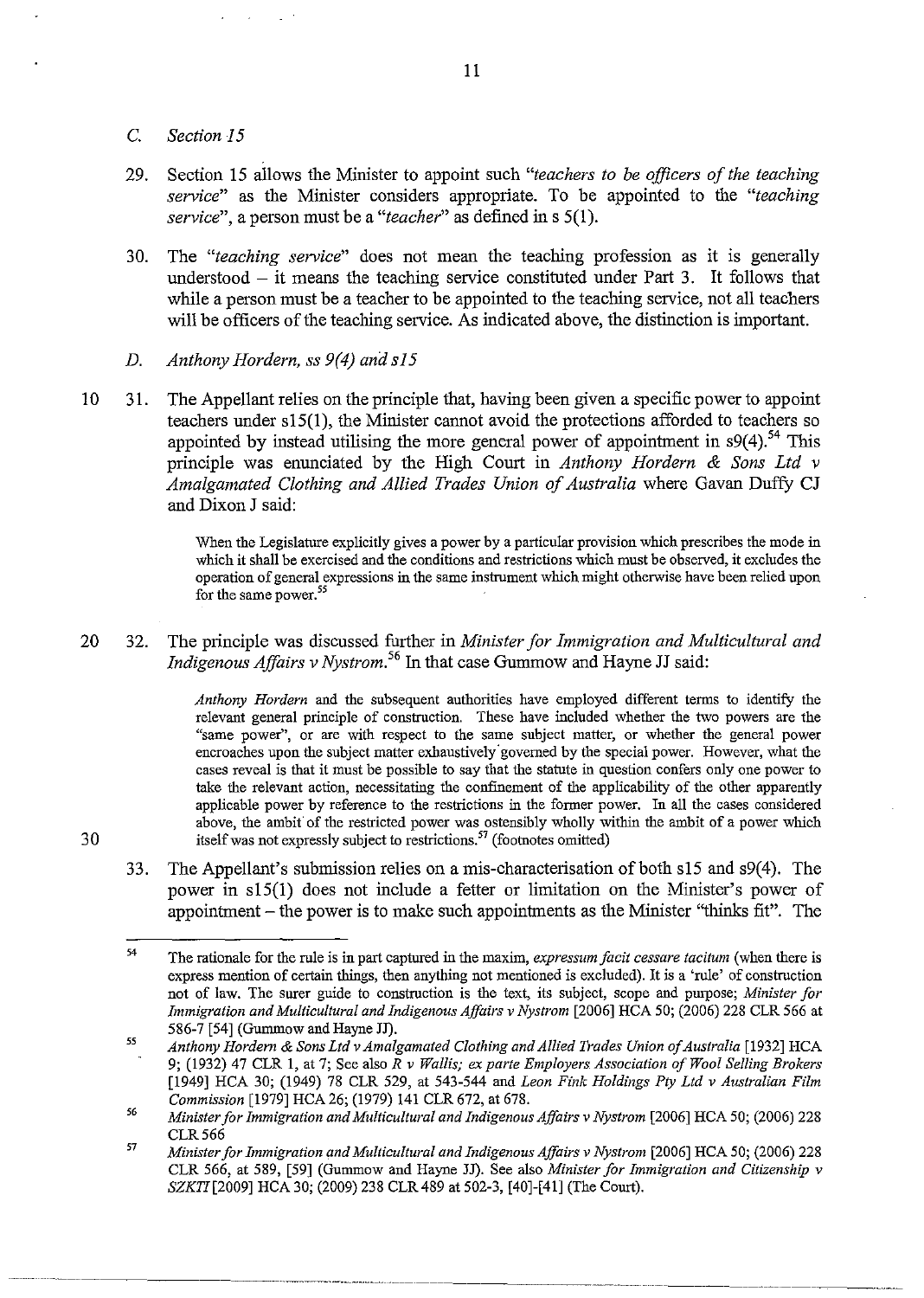rights and obligations that attach to a teacher on appointment as an officer of the teaching service are not limitations of the power of the Minister to appoint such officers, they are merely consequences that flow from the appointment.

12

- 34. Section 9(4) on the other hand, is not a general power of appointment equivalent to some residual prerogative power. Rather, it is a specific power to appoint "such officers and employees (in addition to the officers of the Department and of the teaching service) as [the Minister] considers necessary for the proper administration of this Act or for the welfare of the students of any school". There is no relevant limitation in sI5(1) which is avoided by the mechanism of appointing teachers pursuant to s9(4). As between the two 10 powers of appointment, it is s9(4) that is fettered. Section 9(4) is only a "general power" in the sense that it authorises appointments of various types, so long as they are relevantly considered to be necessary.
- 35. Further, sl5 is not a power to appoint teachers it is a power to appoint teachers *as "officers of the teaching service* ", with all the obligations and entitlements that that entails. There is no provision in the Act which requires all teachers employed as such to be officers of the teaching service - the Minister is given an unfettered discretion as to which teachers will be appointed to that office. The Appellant's contention fixes upon the practical consequence of an appointment under  $s(4)$  i.e. that a teacher who is not a member of the teaching service teaches in a government school. It does not address 20 whether the subject matter of the power is in law substantially the same.<sup>58</sup>
	- 36. In the Respondent's submission, the wording of s9( 4) itself contradicts the narrow interpretation advocated by the Appellant. The sub-section specifically contemplates that officers appointed under  $\mathfrak{so}(4)$  will be "in addition to" the officers of the teaching service, and that their appointment will be necessary, either for the proper administration of the Act or the welfare of students. Both  $s9(4)$  and  $s15(1)$  were included in the Act, and by these words in s9(4) Parliament's intention that that subsection provide a power of appointment which would be in addition to that existing in s15(1) was made clear.
- 37. In the Respondent's submission the existence of two separate powers to appoint persons 30 to teach - one involving an unfettered discretion to appoint teachers as officers of the teaching service (sI5(1)), the other involving a more limited power to appoint as officers or employees persons whose appointment the Minister "considers necessary for the proper administration of this Act or for the welfare of the students of any school"  $(s9(4))$  – does not create any conflict. Rather, the co-existence of the two distinct powers is consistent with the purposes of the statute as a whole  $-$  that is, it provides to the Minister the flexibility necessary properly to provide for the educational requirements of the students of government schools. The words of Gleeson CJ in *Minister for Immigration and Multicultural and Indigenous Affairs* v *Nystrom* are apposite:
	- ... The provisions ofs 501(2), on the one hand, and ss 200 and 201 on the other, are not repugnant, in the sense that they contain conflicting commands which cannot both be obeyed, or produce irreconcilable legal rights or obligations. They create two sources of power, by which a person in the position of the respondent may be exposed, by different processes, and in different

---~~-- -----~ ---~--- ---------~ - ----

<sup>58</sup> *Minister for Immigration and Multiculturol and Indigenous Affairs* v *Nystrom* [2006] RCA 50; (2006) 228 CLR 566, at 589, [61] (Gummow and Rayne JJ).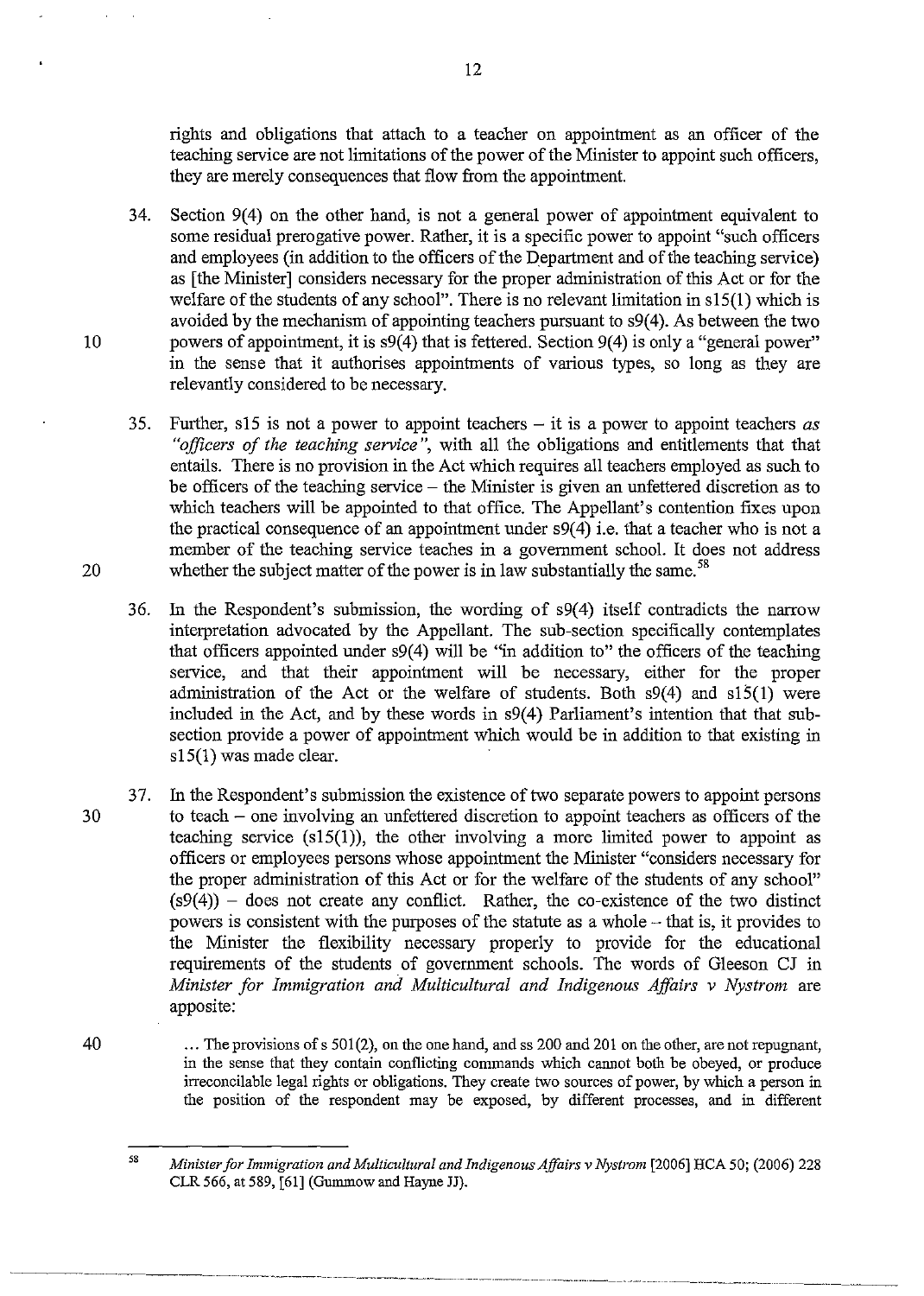circumstances, to similar practical consequences. There is nothing novel, or even particularly unusual, about that. It does not of itself mean that only one source of power is available....

#### *E. The* 1991 *Amendment to the Act*

- 38. Although s9(4) itself was only amended once prior to its repeal, the context in which the provision must be considered, that is the full text of the Act, has changed considerably during the relevant period. Consideration of the proper meaning of  $\frac{9}{4}$  therefore requires a consideration of the impact, if any, of amendment.<sup>60</sup>
- 39. The *Education (Part-time Remuneration) Amendment Act* 1991 (SA) provided for amendments to the Act which included the insertion of a new sIOIA. That section 10 clarified the remuneration due to part-time officers and employees, as well as the inclusion of a specific power to make regulations in respect of persons employed under s9(4). In the second reading speech for that amending Act, the Minister for Education stated that:

The Bill provides for the denial of both retrospective and prospective salary claims and extends to any category of teacher or employee employed on a part-time basis. This includes casual teachers who, unlike the permanent teachers appointed under section 15 of the Education Act ('officers of the teaching service'), are engaged under contracts of service pursuant to section  $9(4)$  of the Act.<sup>61</sup>

- 40. This statement clearly contemplates that the Act will continue to provide alternative bases for the appointment of teachers – either to the teaching service pursuant to  $s15(1)$ . 20 or otherwise under  $\frac{s}{4}$ . This of itself may be neither here nor there, <sup>62</sup> but the breadth of application of the inserted provision, si OIA, mirrors the breadth of application of s9(4) as contended for by the Respondent.
	- *F. The Dispensing Power of the Executive*
	- 41. The Full Court did not elevate the desirability of administrative flexibility to a quasirule of construction. The Full Court correctly construed the two sections in context and by adopting the natural and ordinary meaning of the words used in each of the sections.
- 42. The Full Court was entitled, and indeed obliged, to consider the Act as a whole as well as its subject, scope and purpose.<sup>63</sup> It is well established that in construing a statute, it is to be viewed as a whole.<sup>64</sup> The purpose requires consideration of the language and 30 purpose of the Act and should begin with an examination of the context of the provision

<sup>59</sup>  *Minister for Immigration and Multicultural and Indigenous Affairs* v *Nystrom* [2006] HCA 50; (2006) 228 CLR 566, at 571, [2].

<sup>60</sup>  *Commissioner of Stamps (SA)* v *Telegraph Investment Co Pty Ltd* [1995] HCA 44;(1995) 184 CLR 453, at 479 (McHugh and Gummow JJ). As 0 W Holmes Jr wrote in, 'The Theory of Legal Interpretation' (1898-99) 12 Harv LR 417, "... you let whatever galvanic current may come from the rest of the instrument run through the particular sentence."

<sup>61</sup>  62 Parliament of South Australia, House of Assembly, Hansard, 15 November 1990 at 1943.

<sup>63</sup>  *Saeed* v *Minister for Immigration and Citizenship* [2010] HCA 23; (2010) 241 CLR 252 at [32] (The Court).

*Minister for Immigration and Multicultural and Indigenous Affairs* v *Nystrom* [2006] HCA 50; (2006) 228 CLR 566 at 587 [54]-[55] (Gnmmow and Hayne JJ).

<sup>64</sup>  *Project Blue Sky* v *Australian Broadcasting Authority* [1998] HCA 28; (1998) 194 CLR 355, at 381 [69] (McHugh, Gummow, Kirby and Hayne JJ).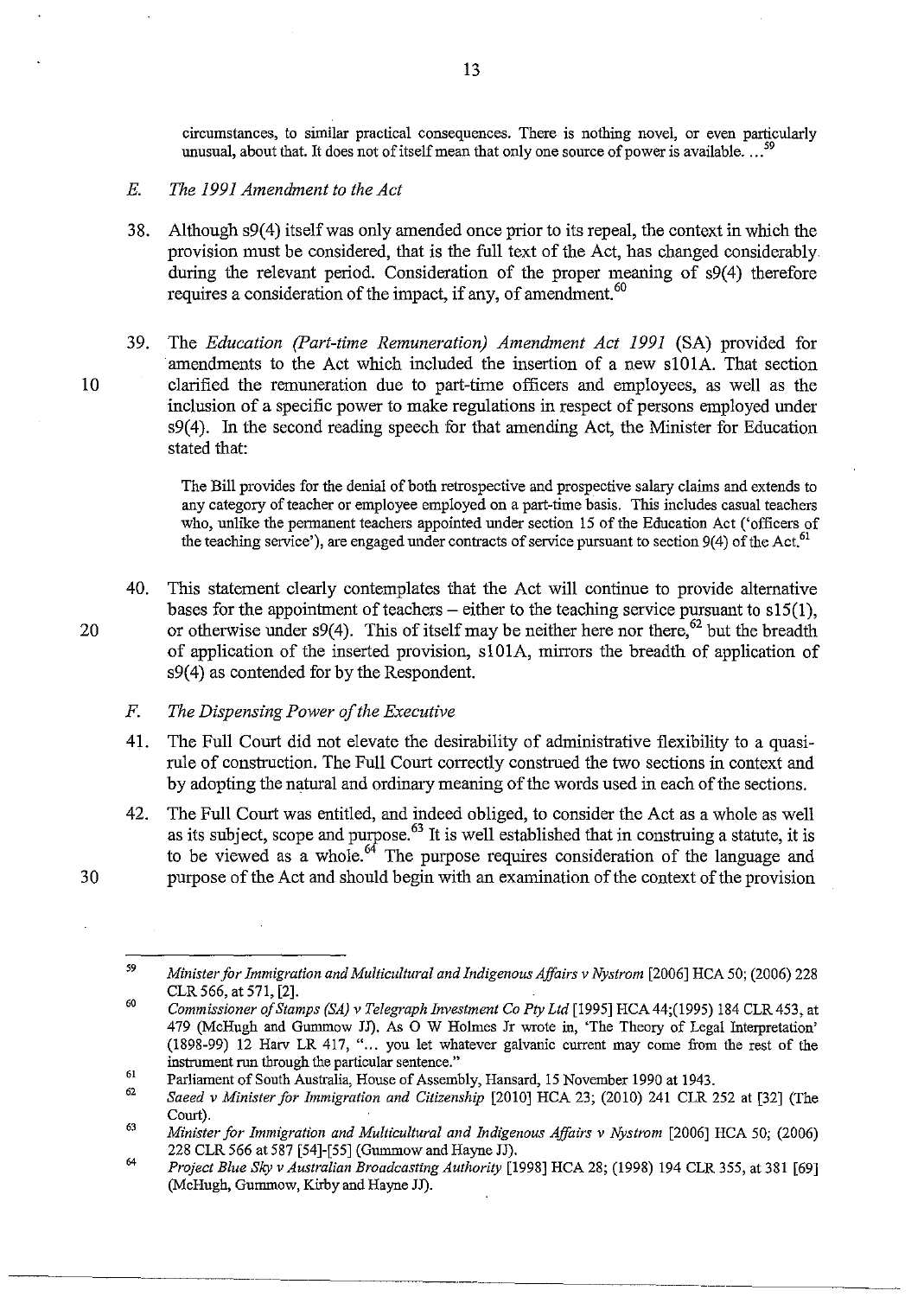in question, where "context" includes the existing state of the law and the problem that the statute was intended to remedy.<sup>65</sup>

- 43. The Full Court properly considered those matters in concluding that s9(4) "was designed to allow persons to be appointed who were considered necessary for the education scheme to function, that is, additional to the officers of the Department and the teaching service".<sup>66</sup> The Full Court concluded that the evident purpose was to allow the additional appointees to attend to the proper administration of the Act and the welfare of the students of any school and that it was the intention of Parliament to ensure that the Minister was equipped to do what was necessary for the provision of 10 primary and secondary education in the State of South Australia. The reasoning is, with respect, correct.
	- 44. In the *Trading Hours case*, <sup>67</sup> the result turned on the use of the word "exemption" and the fact that an "exempt shop" was defined by reference to considerations such as floor area and the nature of the goods or services offered for sale rather than trading hours. Further s13 of the relevant Act dealt precisely with trading times. In other words, having regard to the Act as a whole and the context of the relevant provisions, it was found that there was a single method of altering trading hours in a district. That is not this case.
- *45. Jarrat* v *Commissioner of Police (NSW)68* is equally unhelpful. It was submitted by the 20 Respondent in that appeal that the plaintiff's appointment was by prerogative and his removal was accordingly not subject to the requirements of procedural fairness. This Court found that in fact the plaintiff s appointment was a statutory one and that the previous common law rules had been modified. 69 The issue was whether the exercise of the statutory power of removal was conditioned on the observance of the rules of natural justice. In the absence of plain words excluding those rules, the answer was  $ves.<sup>70</sup>$
- *46. Jarrat* is not authority for the proposition for which the Appellant contends. The issue was not between two alternative statutory powers of appointment. The issues were first, whether the plaintiff's appointment was by prerogative, and secondly, whether his 30 removal was conditioned on compliance with the rules of natural justice.
	- 47. In no sense does resort to  $s9(4)$  have the result that  $s15(1)$  and the terms and conditions of an officer appointed to the teaching service are dispensed with. Section 9(4) is not a power to appoint teachers to the teaching service and s15 is not an exclusive power to appoint teachers. The two are not in conflict. The object of the teaching service is not subverted.

<sup>65</sup>  *Kennon* v *Spry, Spry* v *Kennon* [2008] RCA 56; (2008) 238 CLR 366 at 440 [218] (Keife1 J) and the authorities cited.

<sup>66</sup>  *Australian Education Union* v *Department of Education and Children's Services* [2010] SASC 161 at [30].

<sup>67</sup>  *Shop Distributive* & *Allied Employees Association* v *the Minister for Industrial Affairs (SA)* [1995] RCA 11; (1995) 183 CLR 552.

<sup>68</sup>  *Jarrat* v *Commissioner of Police (NSW)* [2005] RCA 50; (2005) 224 CLR 44.

<sup>69</sup>  *Jarrat* v *Commissioner of Police (NSW)* [2005] RCA 50; (2005) 224 CLR 44, at 52 [10] (Gleeson CJ); 68 [85] (McHugh, Gummow and Hayne JJ); 95-6 [157] (Heydon J).

<sup>70</sup>  *Jarrat* v *Commissioner of Police (NSW)* [2005] RCA 50; (2005) 224 CLR 44, at 56-57[24]-[28] (Gleeson CJ); 70 [85]-[87] (McRugb, Gummow and Rayne JJ); 81 [139],88-89 [141]-[144] (Callinan J).